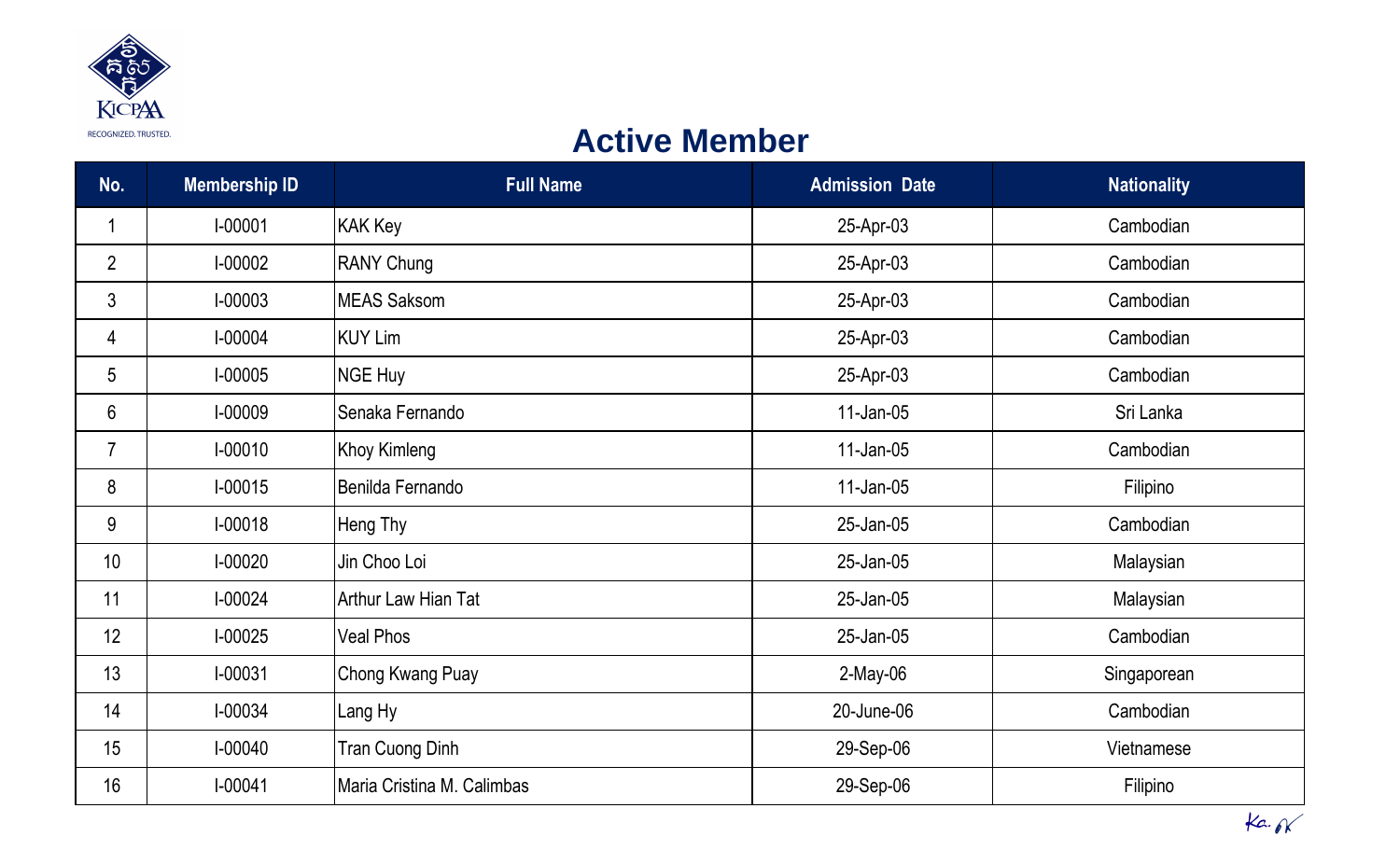| 17 | I-00046     | <b>Heng Seida</b>               | 16-Aug-06 | Cambodian      |
|----|-------------|---------------------------------|-----------|----------------|
| 18 | $I-00048$   | Ros Sokhom                      | 21-Jun-07 | Cambodian      |
| 19 | $I-00052$   | <b>Mark Armstrong Henderson</b> | 7-Jan-08  | <b>British</b> |
| 20 | $I-00053$   | Dong Ho Koh                     | 28-Aug-07 | Korean         |
| 21 | $I-00055$   | Dato' Lock Peng Kuan            | 30-Nov-07 | Malaysian      |
| 22 | I-00057     | Andrew Heng                     | 30-Nov-07 | Malaysian      |
| 23 | $I-00058$   | Tan Khee Meng                   | 25-Jan-08 | Malaysian      |
| 24 | I-00063     | <b>Phor Auvarin</b>             | 25-Jan-08 | American       |
| 25 | $I - 00071$ | Heng Fu Joe                     | 19-Feb-08 | Malaysian      |
| 26 | $I-00073$   | Tang Seng Choon                 | 8-Apr-08  | Malaysian      |
| 27 | $I-00074$   | Law Kian Huat                   | 21-Mar-08 | Malaysian      |
| 28 | I-00075     | <b>Lim Seng Siew</b>            | 21-Mar-08 | Malaysian      |
| 29 | I-00079     | Poon Yew Hoe                    | 18-Feb-08 | Malaysian      |
| 30 | I-00080     | Lee Hana                        | 23-Mar-09 | Korean         |
| 31 | I-00084     | <b>Taing Youk Fong</b>          | 7-Nov-08  | Cambodian      |
| 32 | I-00085     | Seng Chanthan                   | 11-Jul-08 | Cambodian      |
| 33 | I-00086     | <sub>-</sub> an Sinratana       | 8-Jan-09  | Cambodian      |
| 34 | I-00087     | Ronald Apaso Donasco            | 1-Dec-09  | Filipino       |
| 35 | I-00088     | <b>Chung Chetta</b>             | 8-Jan-09  | Cambodian      |
| 36 | I-00090     | Koong Lin Loong                 | 25-Mar-09 | Malaysian      |
| 37 | I-00091     | Neoh Boon Gaik                  | 25-Mar-09 | Malaysian      |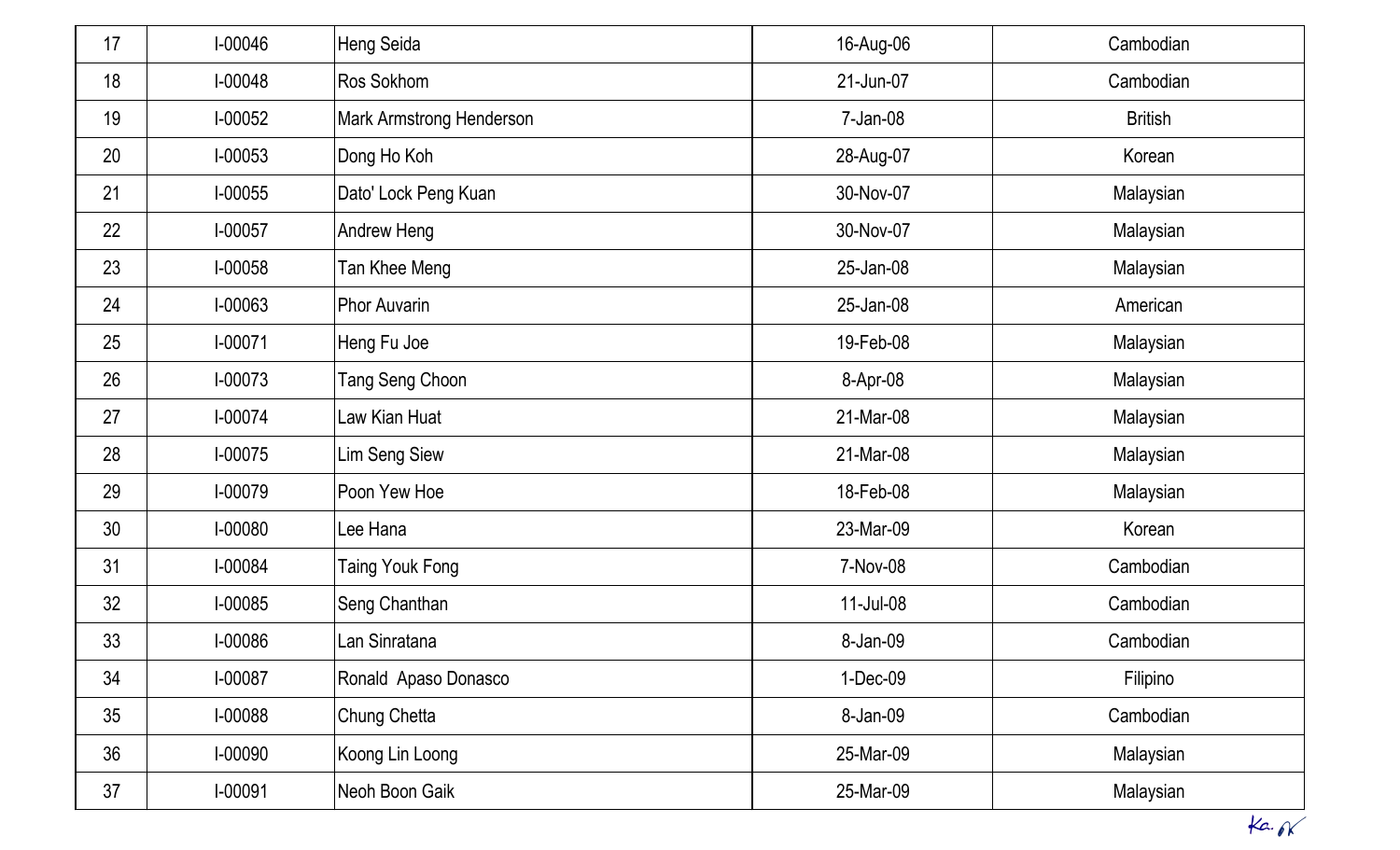| 38 | I-00092     | Neoh Boon Toe                     | 1-Jun-09     | Malaysian  |
|----|-------------|-----------------------------------|--------------|------------|
| 39 | I-00093     | <b>Lim Socheat</b>                | 17-Jun-09    | Cambodian  |
| 40 | I-00097     | <b>Touch Sovannara</b>            | 23-July-09   | Cambodian  |
| 41 | I-00098     | Hang Sophath Molyzana             | 13-Aug-09    | Cambodian  |
| 42 | I-00099     | <b>Gabriel Teo Chun</b>           | 8-May-09     | Malaysian  |
| 43 | $I - 00100$ | Kang Wei Geih                     | 8-May-09     | Malaysian  |
| 44 | $I-00103$   | Chew Chong Eu                     | 13-Aug-09    | Malaysian  |
| 45 | $I-00111$   | <b>Thlang Sivchheng</b>           | $10$ -Jun-15 | Cambodian  |
| 46 | $I-00120$   | <b>Chhor Chheng</b>               | 25-Dec-12    | Cambodian  |
| 47 | $I-00140$   | Chhun Mara                        | 20-Aug-20    | Cambodian  |
| 48 | $I-00142$   | Tan Mona                          | 26-Aug-20    | Cambodian  |
| 49 | $I - 00143$ | Srun Angkeara                     | 8-Feb-20     | Cambodian  |
| 50 | $I-00155$   | Song Kunthol                      | 11-Oct-09    | Cambodian  |
| 51 | $I-00157$   | <b>Elly Vouch Meng Tang</b>       | 15-Jun-09    | Cambodian  |
| 52 | I-00161     | <b>Kong Mardy</b>                 | 18-Nov-09    | Cambodian  |
| 53 | I-00165     | Maria Isabelita C. Manzon Cabrera | 15-Dec-09    | Filipino   |
| 54 | I-00168     | <b>KIO BYUNG AN</b>               | 23-Nov-09    | American   |
| 55 | $I-00173$   | Gan Ah Tee                        | 7-May-10     | Malaysian  |
| 56 | $I-00178$   | Ha Vu Dinh                        | 17-Sep-10    | Vietnamese |
| 57 | $I - 00181$ | Tran Dinh Vinh                    | 17-Sep-10    | Vietnamese |
| 58 | $I-00182$   | Nguyen Thanh Nghi                 | 17-Sep-10    | Vietnamese |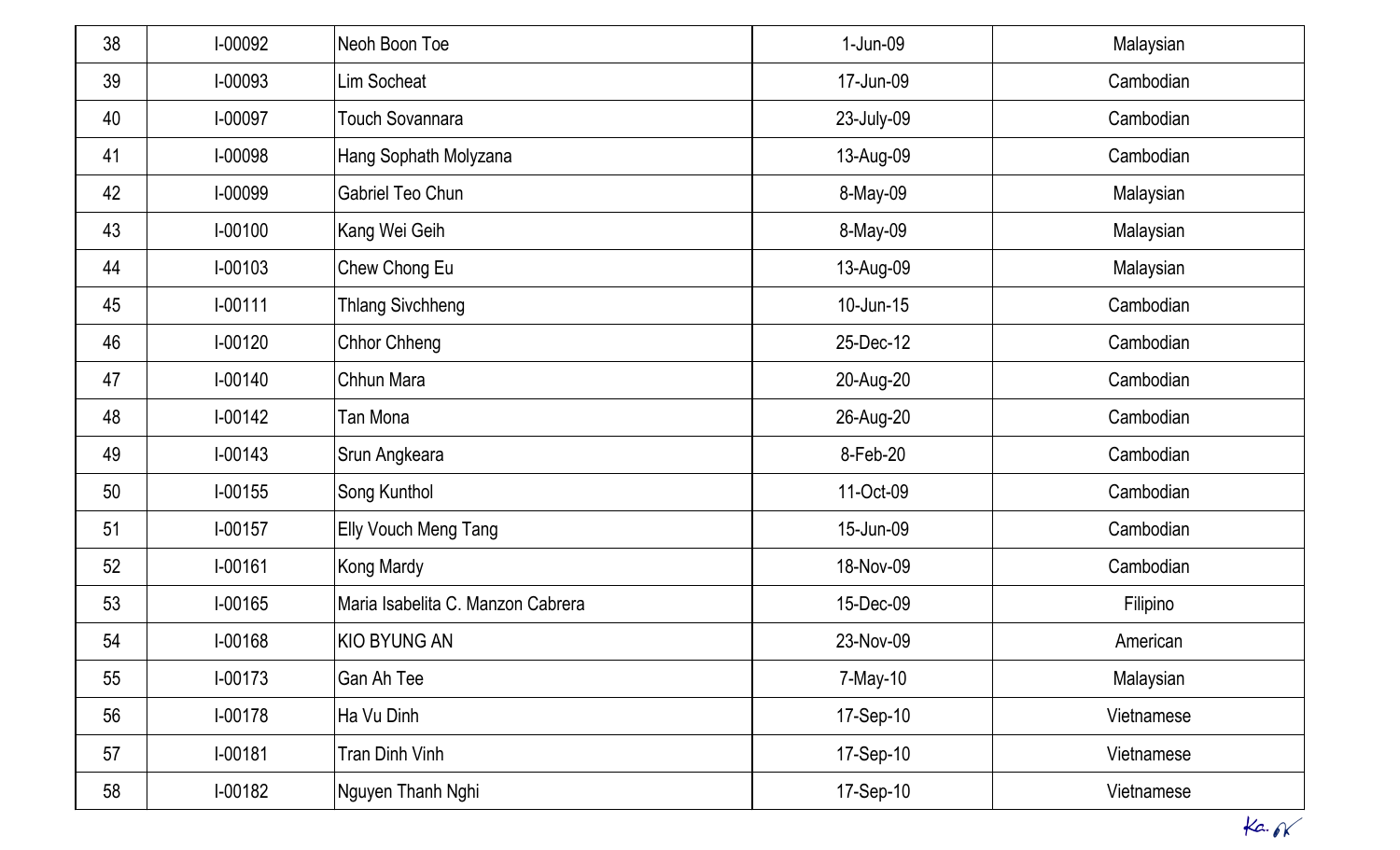| 59 | $I-00185$ | <b>Truong Vinh Phuc</b>      | 17-Sep-10       | Vietnamese  |
|----|-----------|------------------------------|-----------------|-------------|
| 60 | I-00187   | Lim Chew Teng                | 17-Sep-10       | Malaysian   |
| 61 | $I-00188$ | Chang Hung Chun              | 23-Aug-10       | Malaysian   |
| 62 | $I-00200$ | Tran Anh Quan                | 28-Dec-10       | Vietnamese  |
| 63 | $I-00208$ | <b>Ronald Coronel Almera</b> | 21-Feb-11       | Filipino    |
| 64 | $I-00210$ | Onn Kien Hoe                 | 28-Jan-11       | Malaysian   |
| 65 | $I-00211$ | <b>HONG Piseth</b>           | $10$ -Jun- $15$ | Cambodian   |
| 66 | $I-00212$ | Hongo Yoshihiro              | 29-Jul-11       | Japanese    |
| 67 | $I-00213$ | Seng Cheaseth                | 7-Nov-11        | Cambodian   |
| 68 | $I-00214$ | <b>Khun Darith</b>           | 29-Jul-11       | Cambodia    |
| 69 | $I-00215$ | <b>Guek Teav</b>             | 1-Aug-11        | Cambodian   |
| 70 | $I-00217$ | Chan Kuan Chee               | 29-July-11      | Malaysian   |
| 71 | $I-00218$ | Lee Chia Sin                 | 29-July-11      | Malaysian   |
| 72 | $I-00219$ | Ng Choon Heng                | 29-July-11      | Singaporean |
| 73 | $I-00223$ | Koh Beng Leong               | 1-Mar-20        | Singaporean |
| 74 | $I-00225$ | Hooi Kok Mun                 | 3-Dec-12        | Malaysian   |
| 75 | I-00226   | Tan Chee Beng                | 3-Dec-12        | Malaysian   |
| 76 | $I-00227$ | Jasani Narendrakumar         | 3-Dec-12        | Malaysian   |
| 77 | $I-00258$ | Shim Jaesool                 | 21-May-12       | Korean      |
| 78 | $I-00259$ | Park Byung Jin               | 26-Apr-12       | Korean      |
| 79 | $1-00262$ | Sun Kimhin                   | 21-May-12       | Cambodian   |
|    |           |                              |                 | ka          |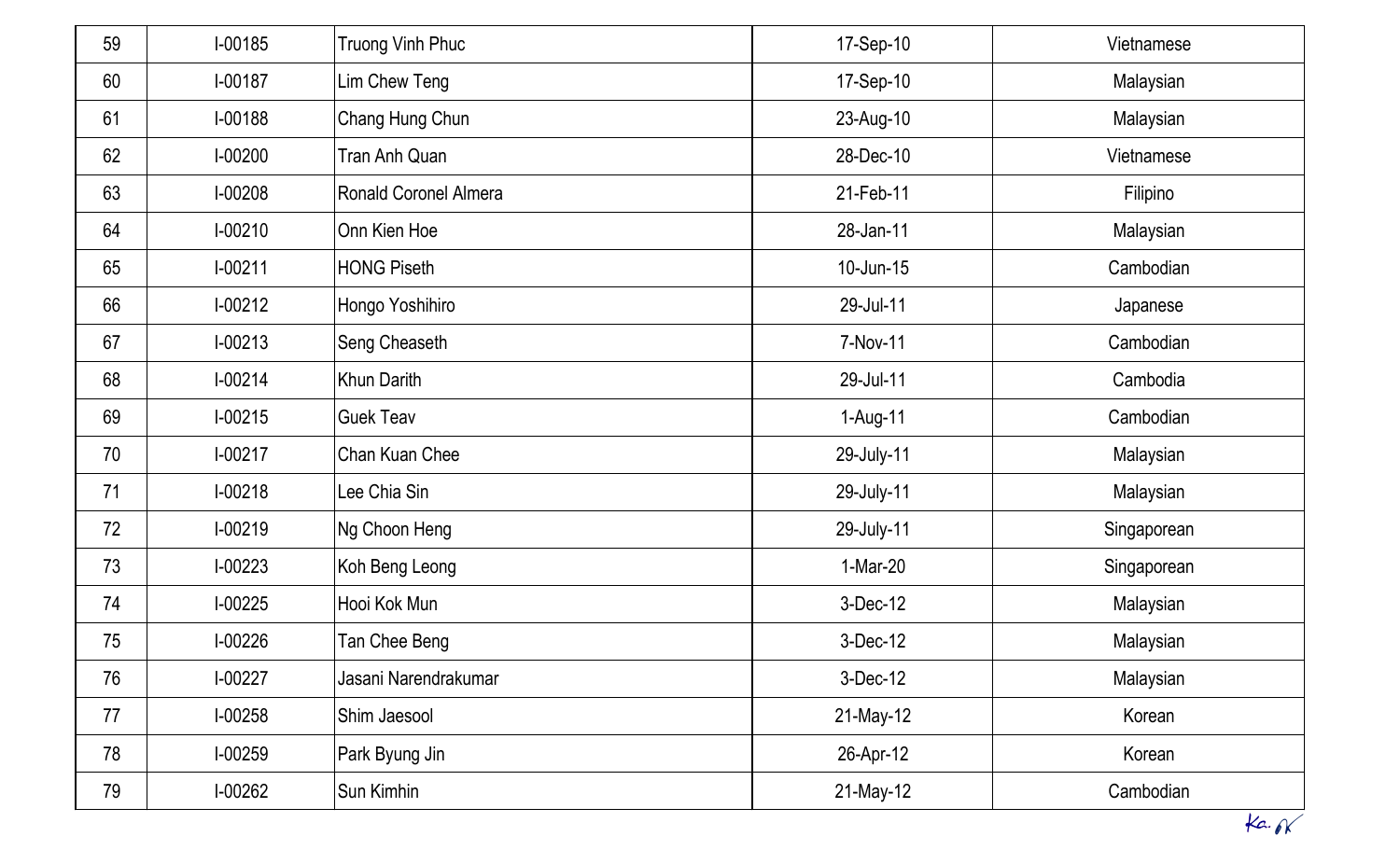| 80  | $I-00271$ | <b>Romero Mary Rose</b>    | 23-Sep-13    | Filipino         |
|-----|-----------|----------------------------|--------------|------------------|
| 81  | $I-00273$ | Cheah You Ming             | 23-Sep-13    | Malaysian        |
| 82  | $I-00274$ | Chan Che Sum Story         | 23-Sep-13    | Cambodian        |
| 83  | $I-00276$ | HAYATO Matsuzaki           | 25-Nov-21    | Japanese         |
| 84  | $I-00277$ | Pel Sopheak                | 23-Sep-13    | Cambodian        |
| 85  | $I-00278$ | <b>Cheam Kimhour</b>       | 25-Nov-21    | Cambodian        |
| 86  | $I-00281$ | Sea Piseth                 | 23-Sep-13    | Cambodian        |
| 87  | $I-00283$ | <b>Tam Chi Ming George</b> | 14-Nov-13    | Hong Kong        |
| 88  | I-00284   | Priscilla S. Palad         | 14-Nov-13    | Filipino         |
| 89  | I-00286   | Kim Kwang Hwan             | 14-Nov-13    | Korean           |
| 90  | $I-00291$ | <b>Seang Sunnary</b>       | 31-Mar-14    | Cambodian        |
| 91  | $I-00297$ | Needham Andrew             | 11-Aug-14    | <b>Britian</b>   |
| 92  | $I-00298$ | Jang Sophap                | 11-Aug-14    | Cambodian/Korean |
| 93  | I-00300   | Keat Heng                  | 11-Aug-14    | Cambodian        |
| 94  | $I-00302$ | Vong bunthoeun             | 11-Aug-14    | Cambodian        |
| 95  | I-00303   | Nut Sam Art                | 11-Aug-14    | Cambodian        |
| 96  | I-00304   | Sim Chankiriroth           | 11-Aug-14    | Cambodian        |
| 97  | I-00305   | E Bunthet                  | 11-Aug-14    | Cambodian        |
| 98  | $I-00307$ | Peou Dara                  | $11$ -Jan-22 | Cambodian        |
| 99  | $I-00316$ | Lo Tik                     | 26-Jan-15    | Chinese          |
| 100 | $I-00317$ | Lee Ken Wai                | 26-Jan-15    | Malaysian        |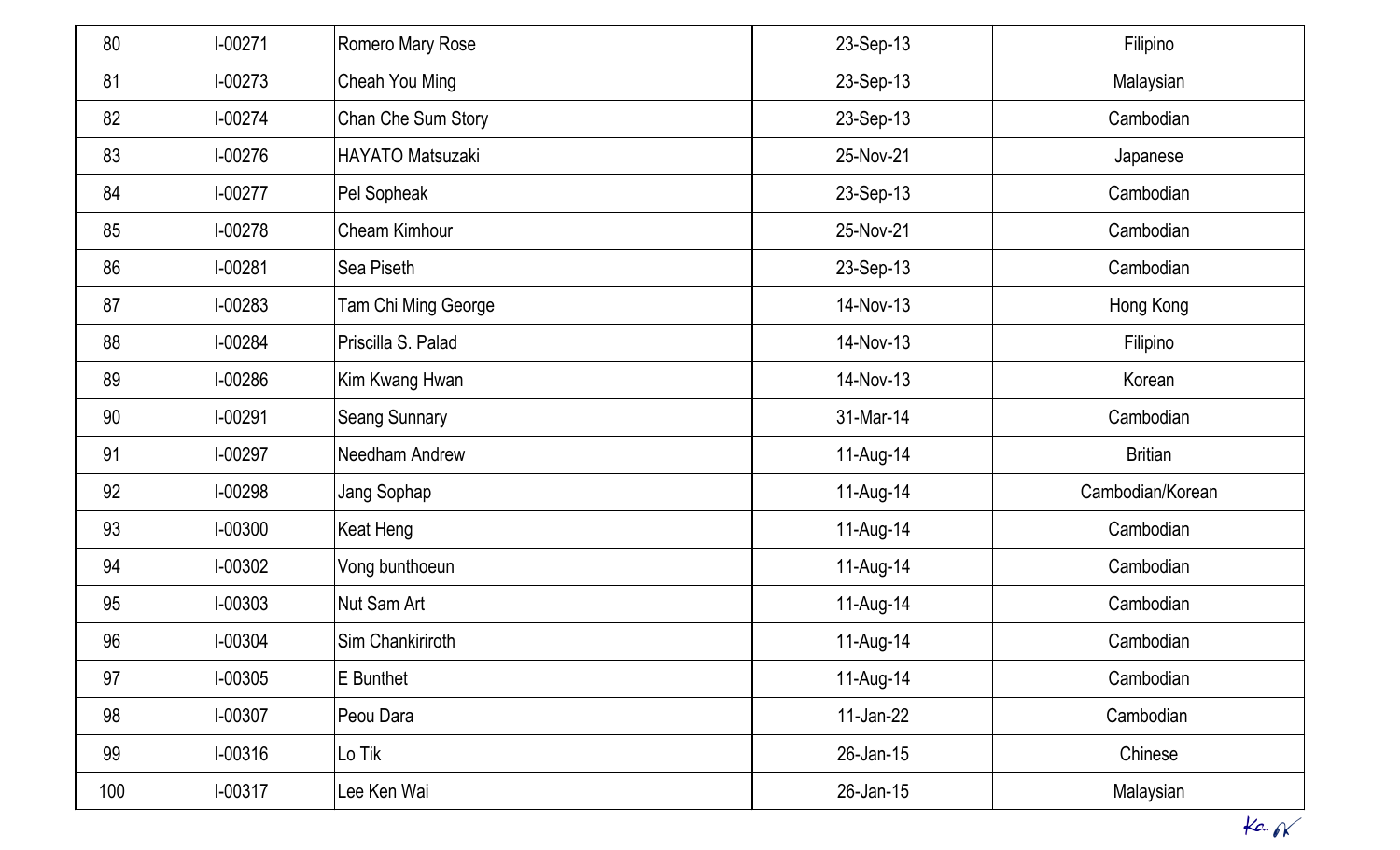| 101 | $I-00318$   | <b>Seang Sambo</b>                      | $11$ -Jan-22 | Cambodian |
|-----|-------------|-----------------------------------------|--------------|-----------|
| 102 | I-00321     | Jitsuhara Takayuki                      | $10$ -Jun-15 | Japanese  |
| 103 | $I-00322$   | <b>UNG Kimsopheaktra</b>                | $10$ -Jun-15 | Cambodian |
| 104 | $1 - 00326$ | Song Sreyratha                          | 13-Jul-15    | Cambodian |
| 105 | I-00340     | <b>Babulal Mannaram Parihar</b>         | 23-May-16    | Indian    |
| 106 | I-00341     | Saman Wijaya Bandara Uyanwaththe Gedara | 23-May-16    | Srilanka  |
| 107 | $I - 00343$ | Shiba Kiyotaka                          | 23-May-16    | Japanese  |
| 108 | $I - 00344$ | San Chankompheak                        | 23-May-16    | Cambodian |
| 109 | $I-00345$   | Junro Lawian Binag                      | 23-May-16    | Filipino  |
| 110 | I-00350     | Neou Remy                               | 18-Jan-17    | Cambodian |
| 111 | I-00351     | Paul Makaratithyasak                    | 18-Jan-17    | Cambodian |
| 112 | $I-00353$   | <b>NG Yee Zent</b>                      | 18-Jan-17    | Malaysian |
| 113 | $I-00355$   | Poh Ling Tan                            | 18-Jan-17    | Malaysian |
| 114 | $I-00358$   | Pen Timol                               | 16-Aug-17    | Cambodian |
| 115 | I-00363     | Khav Hong                               | 16-Aug-17    | Cambodian |
| 116 | I-00364     | Miyata Tomohiro                         | 7-May-18     | Japanese  |
| 117 | I-00366     | Oum Visal                               | 7-May-18     | Cambodian |
| 118 | I-00367     | Meas Sopheaktra                         | 7-May-18     | Cambodian |
| 119 | I-00369     | Doung Chamroeun                         | 7-May-18     | Cambodian |
| 120 | I-00370     | Say Sokheng                             | 8-Aug-17     | Cambodian |
| 121 | $1 - 00375$ | Liv Bonito                              | 28-Feb-18    | Cambodian |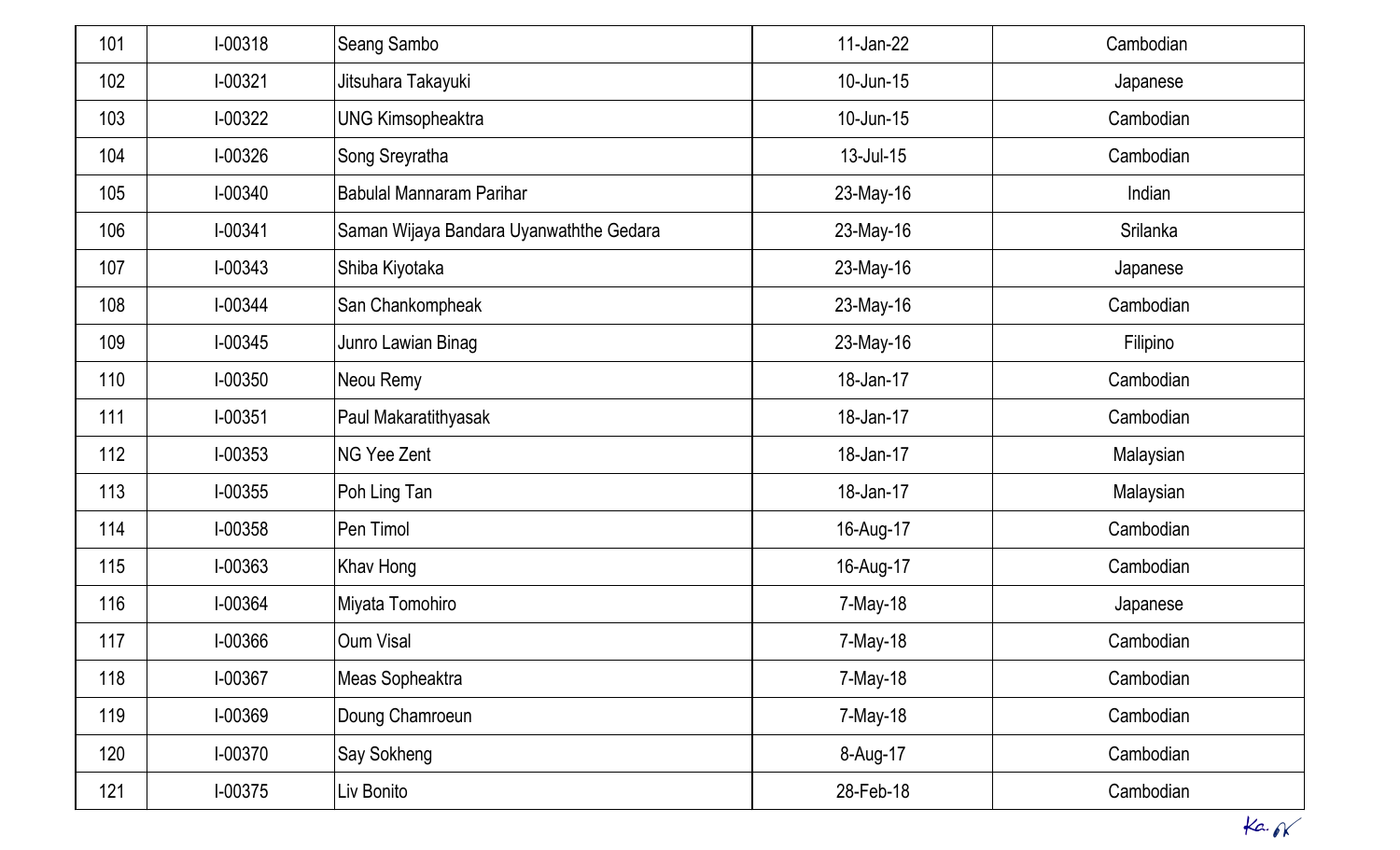| 122 | I-00376     | Ly Leangseanghor      | 28-May-18 | Cambodian |
|-----|-------------|-----------------------|-----------|-----------|
| 123 | I-00377     | Steven Chantani       | 7-May-18  | Cambodian |
| 124 | I-00380     | Chou Cheameas         | 8-Feb-19  | Cambodian |
| 125 | I-00381     | Thai Ngip             | 8-Feb-19  | Cambodian |
| 126 | $I-00382$   | Roeurn Bunheng        | 19-Sep-18 | Cambodian |
| 127 | $I-00383$   | Heng Kit Sophal       | 8-Feb-19  | Cambodian |
| 128 | I-00384     | Em Veasna             | 8-Feb-18  | Cambodia  |
| 129 | I-00387     | Woo Tin Fu            | 2-Oct-19  | Malaysian |
| 130 | I-00388     | <b>Toek Sokveasna</b> | 2-Oct-19  | Cambodia  |
| 131 | I-00390     | Yim Navy              | 16-Aug-11 | Cambodian |
| 132 | I-00391     | Sovann Monyroth       | 10-Feb-19 | Cambodian |
| 133 | I-00392     | Ayush Agarwal         | 2-Oct-19  | Indian    |
| 134 | I-00393     | Keo Morokoitt         | 2-Oct-19  | Cambodian |
| 135 | I-00394     | <b>Srun Chantory</b>  | 2-Oct-19  | Cambodian |
| 136 | I-00396     | Kong Sinra            | 26-Aug-20 | Cambodian |
| 137 | I-00398     | <b>Phour Sothy</b>    | 27-Jan-20 | Cambodian |
| 138 | I-00399     | Lim Vorleak           | 26-Aug-20 | Cambodian |
| 139 | I-00400     | <b>Chhay Boraniel</b> | 27-Jan-20 | Cambodian |
| 140 | $I - 00401$ | Ho Maliza             | 27-Jan-20 | Cambodian |
| 141 | $I-00402$   | <b>Borat Ny</b>       | 27-Jan-20 | Cambodian |
| 142 | $I-00403$   | Chhim Lin             | 27-Jan-20 | Cambodian |
|     |             |                       |           | ka.6K     |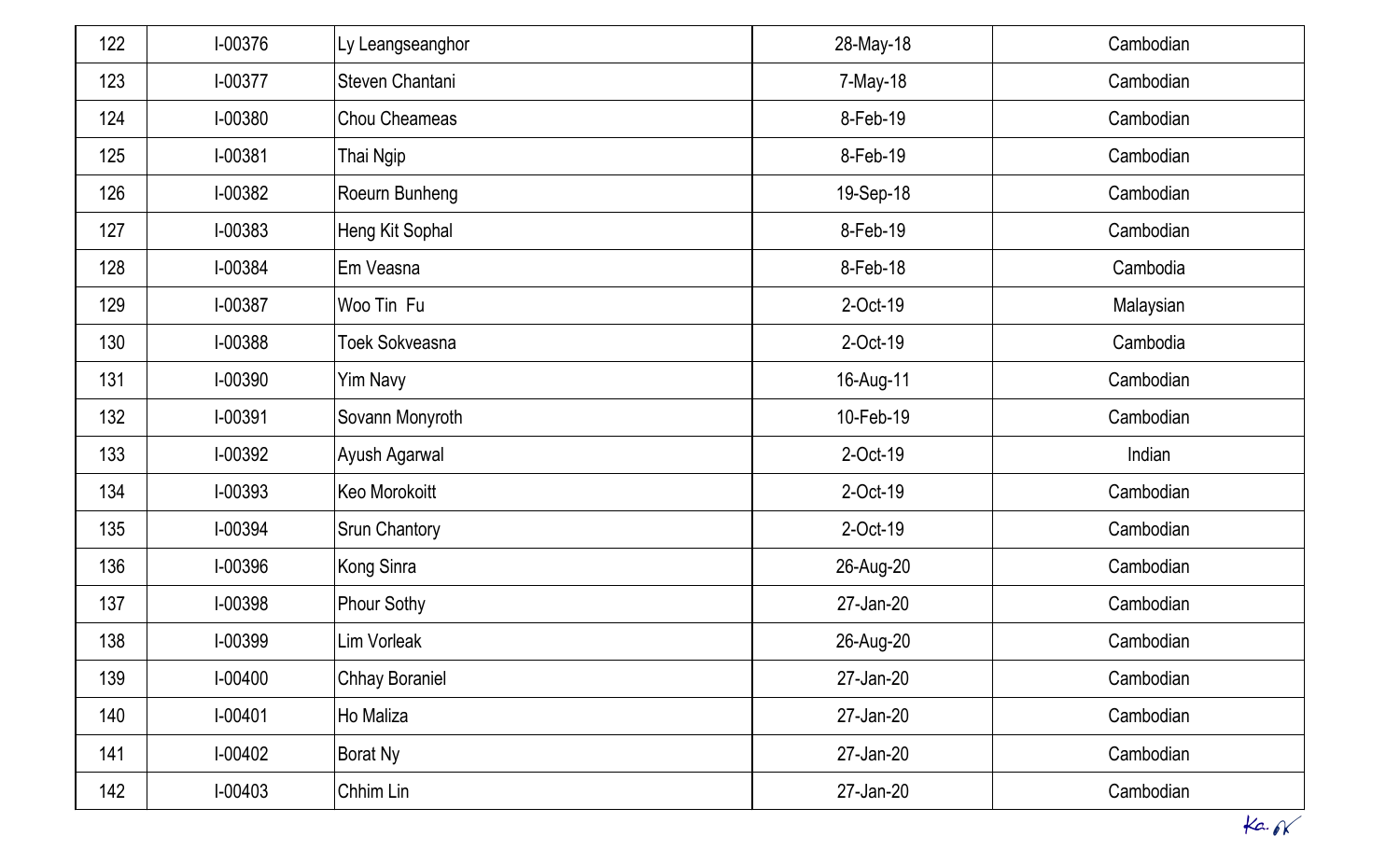|     |             |                               |           | ka          |
|-----|-------------|-------------------------------|-----------|-------------|
| 163 | $I-00439$   | <b>YIM Lundy</b>              | 14-Sep-21 | Cambodian   |
| 162 | $I-00437$   | <b>TEH Chay Haw</b>           | 17-Jun-21 | Malaysian   |
| 161 | $I-00436$   | <b>TAING Hong Chhay</b>       | 17-Jun-21 | Cambodian   |
| 160 | $I-00435$   | DARWELL Nicholas Hugh         | 17-Jun-21 | Australian  |
| 159 | I-00432     | YAP Keck Meng                 | 17-Jun-21 | Singaporean |
| 158 | $I-00427$   | <b>WANG Jian</b>              | 17-Jun-21 | Singaporean |
| 157 | $1-00425$   | <b>GUELAS Alalid Emmanuel</b> | 26-Aug-20 | Filipino    |
| 156 | $I-00424$   | <b>SRENG Vuthy</b>            | 26-Aug-20 | Cambodian   |
| 155 | $1-00422$   | Ma Vengmov                    | 26-Aug-20 | Cambodian   |
| 154 | $I-00420$   | <b>FENG Tian</b>              | 26-Aug-20 | Singaporean |
| 153 | $I-00419$   | <b>CHHIV Kimsroy</b>          | 26-Aug-20 | Cambodian   |
| 152 | $I - 00417$ | <b>SIM Sotheary</b>           | 26-Aug-20 | Cambodian   |
| 151 | $I-00413$   | <b>HUY Sokuntheary</b>        | 26-Aug-20 | Cambodian   |
| 150 | $I-00412$   | Rous Vannara                  | 26-Aug-20 | Cambodian   |
| 149 | $I - 00411$ | <b>DIEN Henri</b>             | 26-Aug-20 | Cambodian   |
| 148 | I-00409     | <b>CHEAH Chin Mon</b>         | 26-Aug-20 | Malaysian   |
| 147 | $I-00408$   | <b>TY Samphos</b>             | 27-Jan-20 | Cambodian   |
| 146 | I-00407     | <b>BOU Sesil</b>              | 27-Jan-20 | Cambodian   |
| 145 | I-00406     | Heng Meychin                  | 27-Jan-20 | Cambodian   |
| 144 | $I-00405$   | Chenda Vibol                  | 27-Jan-20 | Cambodian   |
| 143 | I-00404     | Chea Hong Chhay               | 27-Jan-20 | Cambodian   |